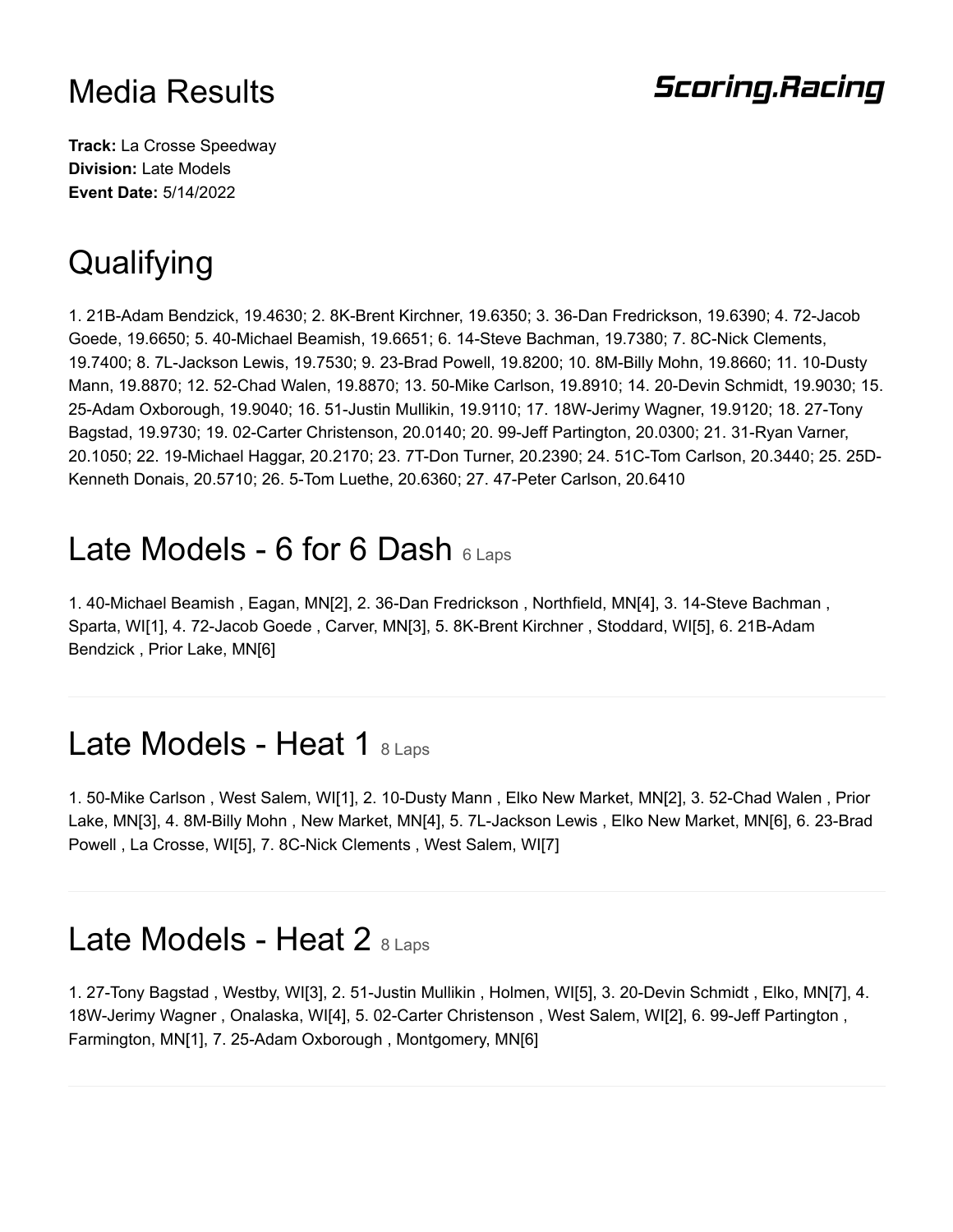### Late Models - Heat 3 8 Laps

1. 19-Michael Haggar , Hanover, MN[6], 2. 31-Ryan Varner , Mayer, MN[7], 3. 7T-Don Turner , La Crosse, WI[5], 4. 51C-Tom Carlson , West Salem, WI[4], 5. 25D-Kenneth Donais , Sparta, WI[3], 6. 5-Tom Luethe , West Salem, WI[2], 7. 47-Peter Carlson , Sparta, WI[1]

#### Late Models - Feature 25 Laps

1. 50-Mike Carlson , West Salem, WI[2], 2. 72-Jacob Goede , Carver, MN[11], 3. 8K-Brent Kirchner , Stoddard, WI[13], 4. 8C-Nick Clements , West Salem, WI[8], 5. 36-Dan Fredrickson , Northfield, MN[12], 6. 21B-Adam Bendzick , Prior Lake, MN[14], 7. 14-Steve Bachman , Sparta, WI[9], 8. 18W-Jerimy Wagner , Onalaska, WI[17], 9. 7L-Jackson Lewis , Elko New Market, MN[7], 10. 27-Tony Bagstad , Westby, WI[18], 11. 52-Chad Walen , Prior Lake, MN[4], 12. 19-Michael Haggar , Hanover, MN[22], 13. 40-Michael Beamish , Eagan, MN[10], 14. 02-Carter Christenson , West Salem, WI[19], 15. 99-Jeff Partington , Farmington, MN[20], 16. 31-Ryan Varner , Mayer, MN[21], 17. 51-Justin Mullikin , Holmen, WI[16], 18. 7T-Don Turner , La Crosse, WI[23], 19. 25D-Kenneth Donais , Sparta, WI[25], 20. 47-Peter Carlson , Sparta, WI[27], 21. 10-Dusty Mann , Elko New Market, MN[3], 22. 51C-Tom Carlson , West Salem, WI[24], 23. 25-Adam Oxborough , Montgomery, MN[15], 24. 23-Brad Powell , La Crosse, WI[6], 25. 5-Tom Luethe , West Salem, WI[26], 26. 20-Devin Schmidt , Elko, MN[1], 27. 8M-Billy Mohn , New Market, MN[5]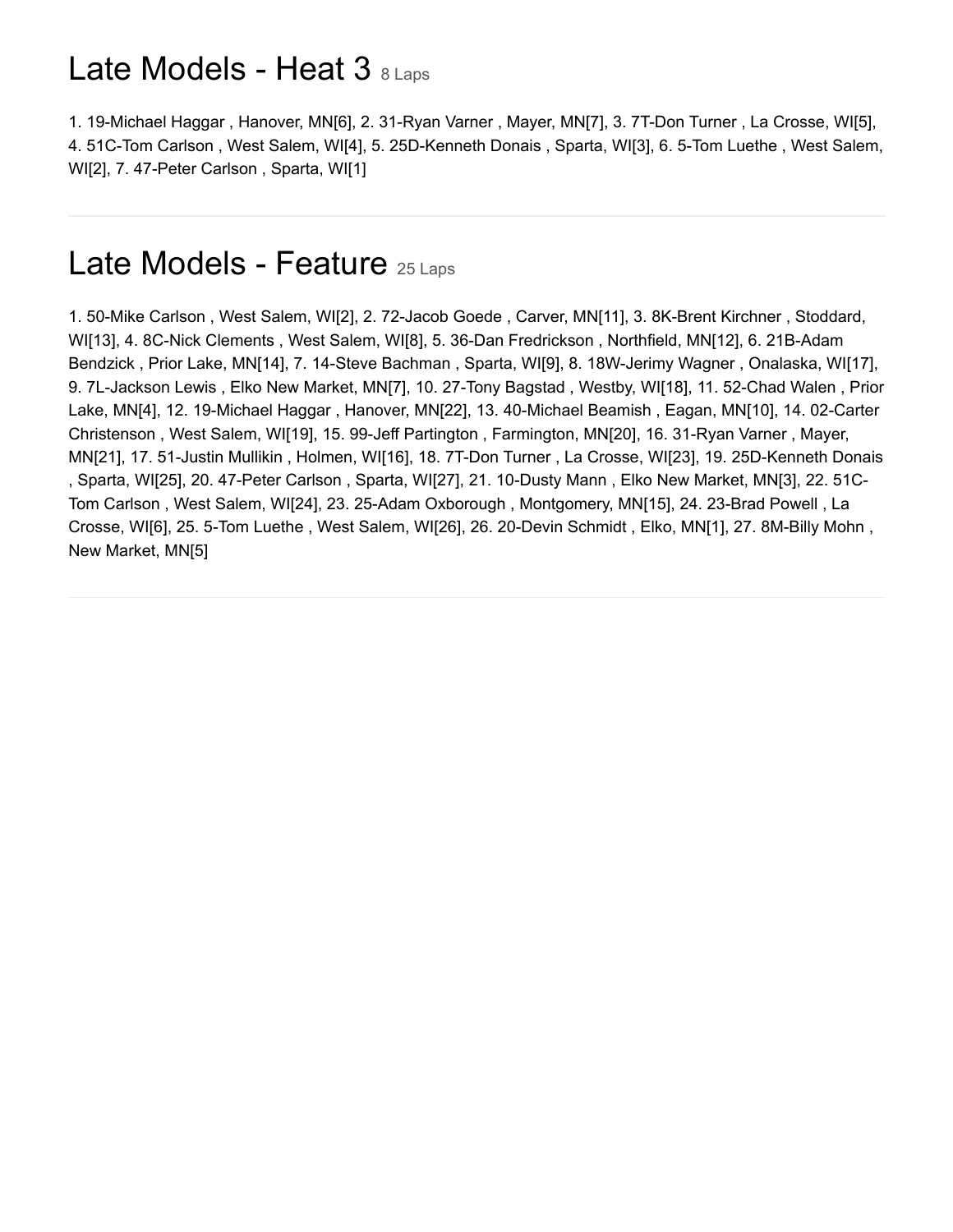## **Scoring.Racing**

**Track:** La Crosse Speedway **Division:** Novelty **Event Date:** 5/14/2022

# **Qualifying**

## Street Stock Novelty 5 Laps

1. 13V-Jeff VonRuden , Sparta, WI[4], 2. 14-John Huebner , La Crosse, WI[1], 3. 98-Keith Larson , La Crosse, WI[5], 4. 77-Robert Stanfield , La Crosse, WI[2], 5. 06-Zack Liebsch , Winona , MN[9], 6. 12-Al Bartels , Tomah , WI[7], 7. 97-Brian Larson , La Crosse, WI[6], 8. 13B-Jonathon Burbach , Winona , MN[3], 9. 42-Chris Larson , La Crosse, WI[8]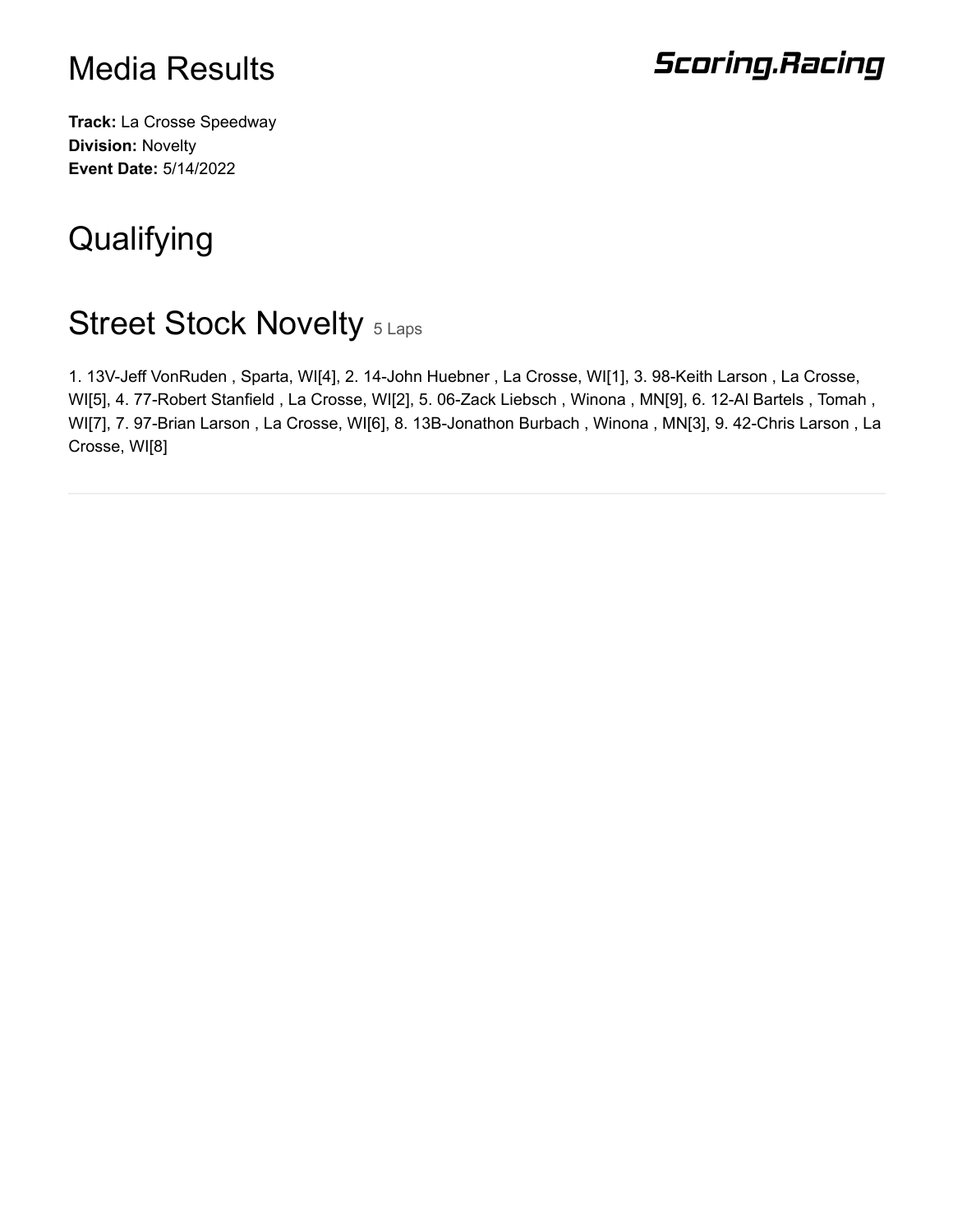## **Scoring.Racing**

**Track:** La Crosse Speedway **Division:** Sportsmen **Event Date:** 5/14/2022

# **Qualifying**

1. 7-Rick Coppernoll, 21.8970; 2. 97-Bob Forte, 22.0090; 3. 28-Sam Niles, 22.0100; 4. 29-Jesse Green, 22.0860; 5. 24C-Ken Christianson, 22.1870; 6. 18-Ed Ross, 22.2210; 7. 75-Justin Berg, 22.3890; 8. 21S-Bill Schott, 22.5670; 9. 21X-Scott Mahlum, 25.2430; 10. 88-Diane Campbell, 26.1670

### Sportsmen - Dash 6 Laps

1. 28-Sam Niles , Winona, MN[2], 2. 97-Bob Forte , Winona, MN[3], 3. 29-Jesse Green , Eleva, WI[1], 4. 7-Rick Coppernoll , Stoughton, WI[4]

#### Sportsmen - Heat 1 8 Laps

1. 24C-Ken Christianson , West Salem, WI[4], 2. 21X-Scott Mahlum , Onalaska, WI[1], 3. 75-Justin Berg , Bangor, WI[2], 4. 18-Ed Ross , Melrose, WI[3], 5. 21S-Bill Schott , La Crosse, WI[5]

## Sportsmen - Feature 15 Laps

1. 97-Bob Forte , Winona, MN[7], 2. 24C-Ken Christianson , West Salem, WI[3], 3. 28-Sam Niles , Winona, MN[6], 4. 29-Jesse Green , Eleva, WI[5], 5. 75-Justin Berg , Bangor, WI[1], 6. 21X-Scott Mahlum , Onalaska, WI[10], 7. 18-Ed Ross , Melrose, WI[2], 8. 21S-Bill Schott , La Crosse, WI[9], 9. 7-Rick Coppernoll , Stoughton, WI[4]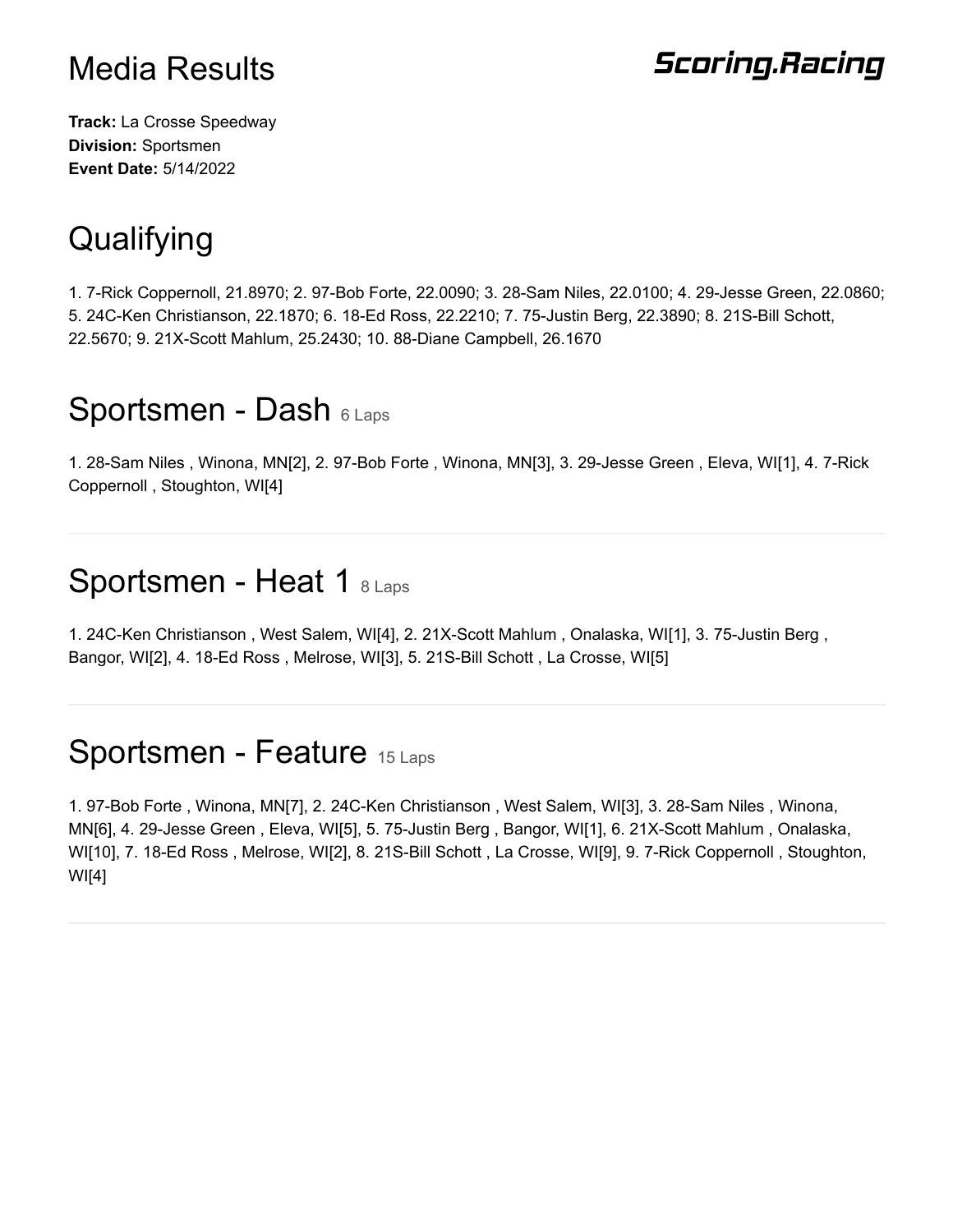## **Scoring.Racing**

**Track:** La Crosse Speedway **Division:** Hornets **Event Date:** 5/14/2022

# **Qualifying**

1. 33S-Lester Stanfield, 15.8700; 2. 12-Ben Thurk, 15.8750; 3. 80-Rob Schleifer, 15.9470; 4. 2-Dakota Clauson, 16.0070; 5. 25-Kristopher Berg, 16.0640; 6. 28-Jimmy Bjorkman, 16.0700; 7. 77-Robert Stanfield, 16.1730; 8. 3- Michael Wachs, 16.1780; 9. 32-Joseph Johnson, 16.2070; 10. 4-Christopher Lofquist, 16.3700; 11. 75-Carter Horstman, 16.6130; 12. K9-John Clauson, 16.8800; 13. 3\_4-Nick Hadler, 17.0110; 14. 21-Jacob Iverson , 17.2460; 15. 74-Kyle Cottone, 17.6460; 16. 7-Abigail Knaack, 18.1220; 17. 11B-Shawn Breese, 18.1860

### Hornets - Heat 1  $8$  Laps

1. 28-Jimmy Bjorkman , Braintree, MA[7], 2. 12-Ben Thurk , La Crosse, WI[9], 3. K9-John Clauson , La Crosse, WI[4], 4. 13-Christopher Lofquist , Prior Lake, MN[5], 5. 21-Jacob Iverson , West Salem, WI[3], 6. 24-Justin Iverson , Eagan, MN[1], 7. 13V-Jeff VonRuden , Sparta, WI[10], 8. 42C-Doyle Cavender III, Boscobel, WI[11], 9. 7-Abigail Knaack , Onalaksa , WI[2], 10. 3-Michael Wachs Jr, Albert Lea, MN[6], 11. 2-Dakota Clauson , La Crosse, WI[8]

#### Hornets - Heat 2 8 Laps

1. 32-Joseph Johnson III, Holmen, WI[5], 2. 25-Kristopher Berg , Ettrick, WI[7], 3. 77-Robert Stanfield , La Crosse, WI[6], 4. 80-Rob Schleifer , Onalaska , WI[8], 5. 3\_4-Nick Hadler , Inver Grove Heights, MN[3], 6. 33S-Lester Stanfield , La Crosse, WI[9], 7. 75-Carter Horstman , Bangor, WI[4], 8. 74-Kyle Cottone , La Crosse, WI[2], 9. 20C-Doyle Cavender Jr, Boscobel, WI[10], 10. 11B-Shawn Breese , Sparta, WI[1]

### Hornets - Feature 15 Laps

1. 28-Jimmy Bjorkman , Braintree, MA[9], 2. 32-Joseph Johnson III, Holmen, WI[6], 3. 25-Kristopher Berg , Ettrick, WI[10], 4. 80-Rob Schleifer , Onalaska , WI[12], 5. 33S-Lester Stanfield , La Crosse, WI[14], 6. 77-Robert Stanfield , La Crosse, WI[8], 7. 12-Ben Thurk , La Crosse, WI[13], 8. 2-Dakota Clauson , La Crosse, WI[11], 9. K9-John Clauson , La Crosse, WI[3], 10. 74-Kyle Cottone , La Crosse, WI[15], 11. 13V-Jeff VonRuden , Sparta, WI[19], 12. 75-Carter Horstman, Bangor, WI[4], 13. 3–4-Nick Hadler , Inver Grove Heights, MN[2], 14. 7-Abigail Knaack , Onalaksa , WI[16], 15. 11B-Shawn Breese , Sparta, WI[17], 16. 24-Justin Iverson , Eagan, MN[18], 17. 21-Jacob Iverson , West Salem, WI[1], 18. 42C-Doyle Cavender III, Boscobel, WI[20], 19. 20C-Doyle Cavender Jr, Boscobel, WI[21], 20. 15-Travis Atkinson , Boscobel, WI[22]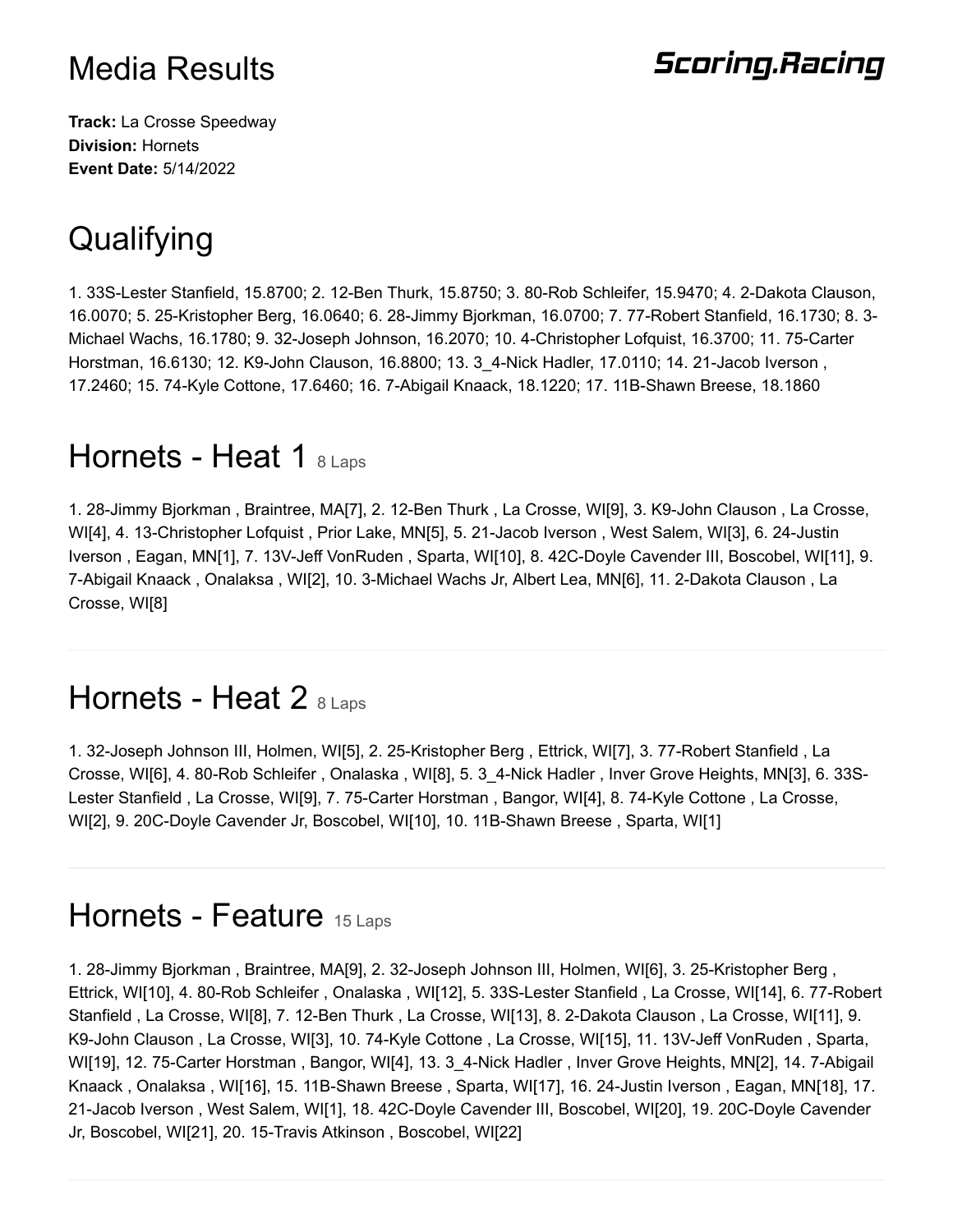## **Scoring.Racing**

**Track:** La Crosse Speedway **Division:** Street Stocks **Event Date:** 5/14/2022

# **Qualifying**

1. 90-Matt Moore, 16.1830; 2. 98-Keith Larson, 16.3040; 3. 14-John Huebner, 16.3970; 4. 42-Chris Larson, 16.5880; 5. 27-Alex Liebsch, 16.6560; 6. 12-Al Bartels, 16.6780; 7. 06-Zack Liebsch, 16.7020; 8. 91-Peter Thompson, 16.7660; 9. 97-Brian Larson, 16.8900; 10. 94-Steve Brasda, 16.9450; 11. 72I-Josh Inglett, 17.3410; 12. 88-Ryan Stanfield, 17.5180; 13. 89-Matthew Bornheimer, 17.5330; 14. 13-Jonathon Burbach, 18.3350; 15. 72-Wendy Liebsch, 19.2960; 16. 54-Nathan Myhre, 19.9490

### Street Stocks - Heat 1 8 Laps

1. 90-Matt Moore , Tomah, WI[9], 2. 14-John Huebner , La Crosse, WI[8], 3. 89-Matthew Bornheimer , Holmen, WI[3], 4. 54-Nathan Myhre , Westby, WI[1], 5. 97-Brian Larson , La Crosse, WI[5], 6. 72I-Josh Inglett , Rockland, WI[4], 7. 25-Matt Inglett , Sparta, WI[10], 8. 13B-Jonathon Burbach , Winona , MN[2], 9. 27-Alex Liebsch , Winona, MN[7], 10. 06-Zack Liebsch , Winona , MN[6]

### Street Stocks - Heat 2 8 Laps

1. 13V-Jeff VonRuden , Sparta, WI[2], 2. 12-Al Bartels , Tomah , WI[6], 3. 39C-Matthew Cleveland , La Crosse, WI[9], 4. 42-Chris Larson , La Crosse, WI[7], 5. 98-Keith Larson , La Crosse, WI[8], 6. 72-Wendy Liebsch , Winona, MN[1], 7. 91-Peter Thompson , Hixton, WI[5], 8. 88-Ryan Stanfield , La Crosse, WI[3], 9. 94-Steve Brasda , Osseo, WI[4]

#### Street Stocks - Feature 15 Laps

1. 90-Matt Moore , Tomah, WI[16], 2. 39C-Matthew Cleveland , La Crosse, WI[18], 3. 14-John Huebner , La Crosse, WI[14], 4. 89-Matthew Bornheimer , Holmen, WI[4], 5. 97-Brian Larson , La Crosse, WI[8], 6. 72-Wendy Liebsch , Winona, MN[1], 7. 94-Steve Brasda , Osseo, WI[7], 8. 98-Keith Larson , La Crosse, WI[15], 9. 06-Zack Liebsch , Winona , MN[10], 10. 12-Al Bartels , Tomah , WI[11], 11. 27-Alex Liebsch , Winona, MN[12], 12. 88- Ryan Stanfield , La Crosse, WI[5], 13. 42-Chris Larson , La Crosse, WI[13], 14. 91-Peter Thompson , Hixton, WI[9], 15. 54-Nathan Myhre , Westby, WI[17], 16. 13B-Jonathon Burbach , Winona , MN[2], 17. 72I-Josh Inglett , Rockland, WI[6], 18. 4-Tim Murphy Sr, Tomah , WI[21], 19. 3-Zachary Morgan , Tomah, WI[20], 20. 13V-Jeff VonRuden , Sparta, WI[3]